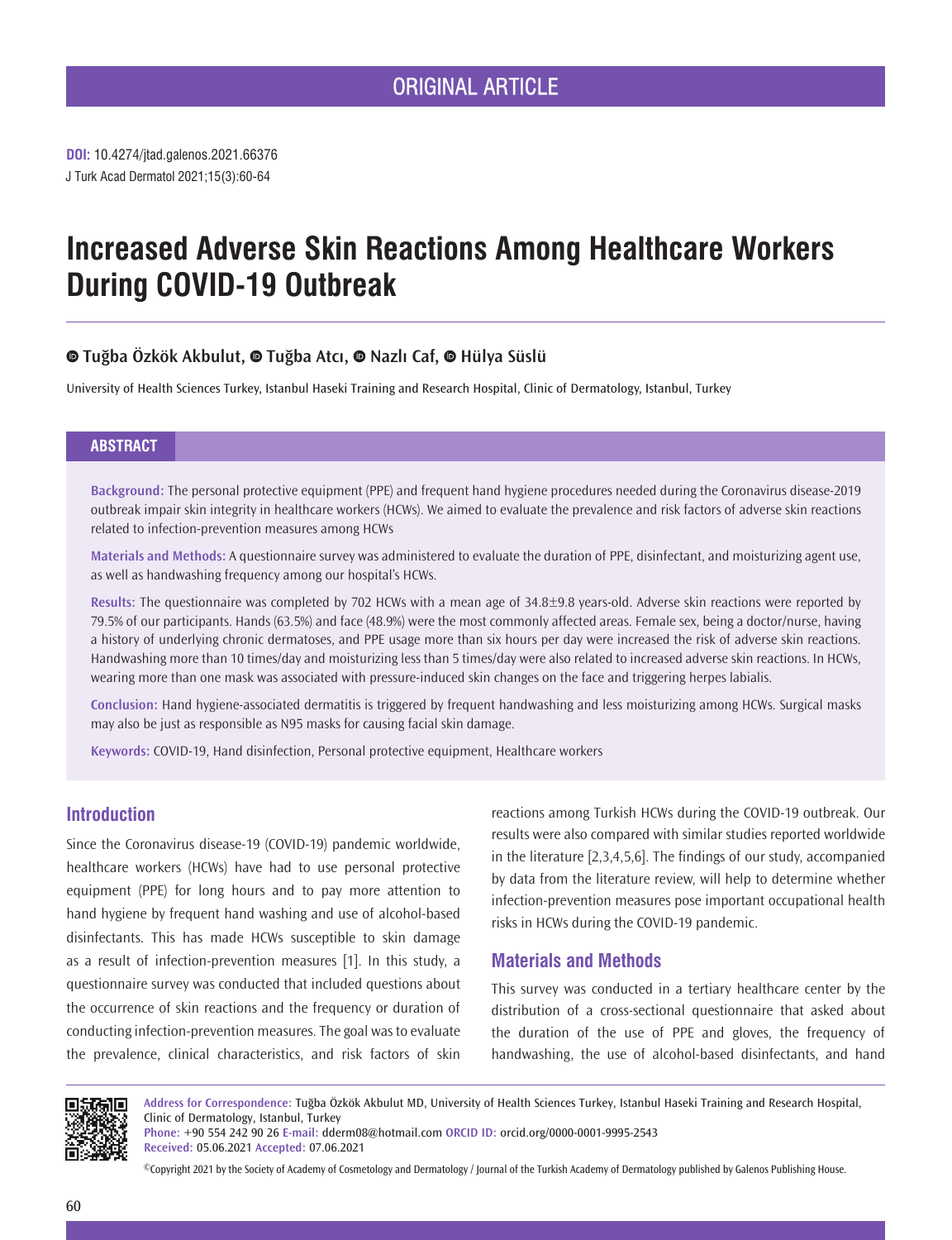cream application. Participants in this study were medical doctors, nurses, and other healthcare professionals. Demographics, adverse skin reactions, and sites of lesions were recorded. Univariate and multivariate analyses were used to evaluate associations between adverse skin reactions and the following parameters: age, sex, occupation, duration of exposure to PPE, layers and types of gloves, frequency of handwashing, and hand cream application.

#### **Statistical Analysis**

The Statistical Package for the Social Sciences version 22 was used for analysis of the data. The independent t-test, chi-square and Fisher Exact tests were performed to compare the groups. Quantitative data are expressed in the tables as mean  $\pm$  standard deviation values. Categorical data are presented as numerical values (n) and percentages (%). Multivariate analysis was performed using logistic regression analysis from the parameters that were significant in univariate analysis. Data were analyzed at a 95% confidence level, and a p value of <0.05 was considered statistically significant. All participants signed an informed consent form before the questionnaire survey. The study was approved by the Ethics Committee of Haseki Istanbul Training and Research Hospital and was carried out in accordance with the Declaration of Helsinki.

#### **Results**

The questionnaire was completed by 702 HCWs with a mean age of 34.8±9.8 years; 400 (57%) were women. Among the respondents, 30.8% were medical doctors, 35.2% were nurses, and the rest were other HCWs (34%). A total of 558 (79.5%) respondents had adverse skin reactions (Table 1). The hands (63.5%) and face (48.9%) were the most commonly affected areas.

The univariate analysis revealed that sex, occupation, underlying chronic dermatoses, and duration of exposure to PPE were significantly associated with an adverse skin reaction (Table 1). The multivariate analysis, female sex demonstrated that being a medical doctor/nurse, having a history of underlying chronic dermatoses, and experiencing a duration of exposure to PPE of more than six hours per day were associated with an increased risk of adverse skin reactions (Table 1).

Most of the HCWs washed their hands and/or used disinfectants more than 10 times per day (78.1% and 66.2%, respectively); however, only 28.2% applied hand cream more than 5 times per day. The univariate analysis indicated a significant association between adverse skin reactions on the hands and the frequency of hand washing, the number of moisturizing applications per day and the number of gloves worn (Table 2). The multivariate analysis revealed that adverse skin reactions on the hands were also associated with hand washing more than 10 times per day and with hand moisturizing less than 5 times per day (Table 2).

Adverse skin reactions noted on the face were pressure-induced skin changes (54.3%), the triggering (28.8%) and exacerbation (27.8%) of acne vulgaris and/or acne rosacea, and the triggering of herpes labialis (22.8%) (Table 3). Wearing more than one mask layer was associated with pressure-induced skin changes and exacerbation

| Table 1. Analysis of the risk factors for development of adverse skin reactions                                                         |                     |                       |         |                       |         |  |  |
|-----------------------------------------------------------------------------------------------------------------------------------------|---------------------|-----------------------|---------|-----------------------|---------|--|--|
| Variable                                                                                                                                |                     | Adverse skin reaction |         | Multivariate analysis |         |  |  |
|                                                                                                                                         | Yes ( $n=558$ ) (%) | No $(n=144)$ $(\%)$   | p value | OR (95% CI)           | p value |  |  |
| Age (years, mean±SD)                                                                                                                    | 34.5±9.7            | $36.0 + 9.9$          | 0.060   |                       |         |  |  |
| Sex                                                                                                                                     |                     |                       |         |                       |         |  |  |
| - Male $(n=295)$                                                                                                                        | 67.1                | 32.9                  |         | $3.28(2.18-4.93)$     | 0.001   |  |  |
| - Female ( $n = 400$ )                                                                                                                  | 88.75               | 11.25                 | 0.001   |                       |         |  |  |
| Working area                                                                                                                            |                     |                       |         |                       |         |  |  |
| - COVID-19 related $(n=420)$                                                                                                            | 80.9                | 19.1                  | 0.429   |                       |         |  |  |
| - Other $(n=282)$                                                                                                                       | 77.3                | 22.7                  |         |                       |         |  |  |
| <b>Occupation</b>                                                                                                                       |                     |                       |         |                       |         |  |  |
| - Medical doctor/nurse (n=469)                                                                                                          | 84                  | 16                    | 0.001   | $1.81(1.20-2.72)$     |         |  |  |
| - Other medical staff (n=230)                                                                                                           | 70.4                | 29.6                  |         |                       | 0.004   |  |  |
| <b>Underlying chronic dermatoses</b>                                                                                                    |                     |                       |         |                       |         |  |  |
| $-$ Yes (n=231)                                                                                                                         | 89.2                | 10.8                  |         | $2.38(1.47-3.86)$     |         |  |  |
| $-$ No (n=471)                                                                                                                          | 63.1                | 36.9                  | 0.001   |                       | 0.001   |  |  |
| Duration of PPE per day                                                                                                                 |                     |                       |         |                       |         |  |  |
| $<$ 6 hours (n=321)                                                                                                                     | 74.1                | 25.9                  | 0.001   |                       | 0.001   |  |  |
| $\geq 6$ hours (n=380)                                                                                                                  | 84                  | 16                    |         | $1.93(1.29-2.88)$     |         |  |  |
| PPE: Personal protective equipment, CI: Confidence interval, SD: Standard deviation, COVID-19: Coronavirus disease-2019, OR: Odds ratio |                     |                       |         |                       |         |  |  |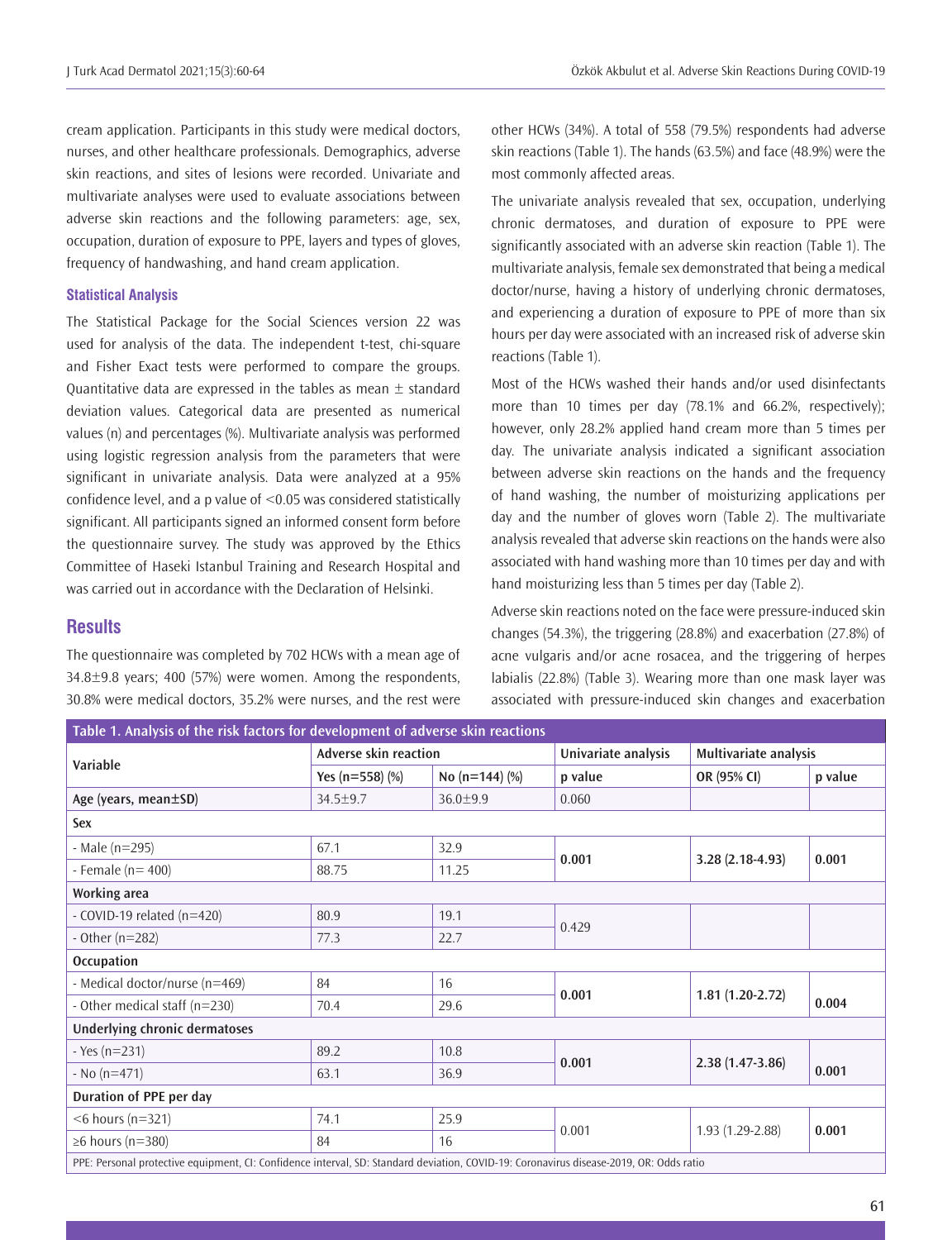of acne vulgaris and/or acne rosacea, whereas triggering of acne vulgaris and/or acne rosacea was more commonly reported by HCWs who wore a single mask layer (Table 3). In addition, triggering of herpes labialis was more common in our study in HCWs who wore only a single surgical mask layer. No significant relationship was found between the eye protection method and adverse skin reactions on the face in our study (Table 3).

#### **Discussion**

Skin damage due to by infection-prevention measures among HCWs has recently been reported in various countries all over the world [2,3,4,5,6]. Our study provides awareness about the risk factors and prevalence for adverse skin reactions associated with infection-prevention measures during the COVID-19 pandemic in Turkey and can be generalized worldwide based on our literature review.

Adverse skin reactions were reported by 79.5% of our respondents, consistent with results of other studies [2,7]. Sex is known to be a risk factor for some dermatological diseases, and women were found to have an especially higher risk for dermatological complaints during the pandemic in our study, in agreement with some of the previous studies [2,4,5,6]. A lower threshold for reporting adverse skin reactions might be related with the higher prevalence of skin symptoms among women.

Skin barrier dysfunction and potential disorder of the skin microbiota of HCWs with underlying chronic dermatoses might be related to observing more common adverse skin reactions in these subjects [5]. The risk of adverse skin reactions in our study was higher for HCWs wearing PPE for more than six hours than for those exposed for less time, in line with previous reports [5,7,8]. Interestingly, the working area of the HCWs was not related to the development of adverse skin reactions in our study. A previous study that compared occupational hand eczema between workers in a surgical unit and healthcare professionals in the COVID-19 intensive care unit revealed a significant increase in the development of acute hand dermatitis among all participants, regardless of direct contact with COVID-19 patients, in agreement with our findings [9].

In our study, the hands (63.5%) were the most commonly affected body part in our HCWs during the pandemic. Similar to previous reports, more frequent (>10 times per day) hand washing, coupled with less frequent hand moisturizing (less than 5 times per day) increased the risk of hand skin damage in our study [4,5,7]. A previous evaluation of dermatological complaints among HCWs found that xerosis and eczema on the hands was increased by 2.44 and 3.57 times, respectively, while hand washing 10 times a day with a hand washing time longer than 10 seconds increased the risk of eczema 5.44 times [4]. The frequency of disinfectant application was not a statistically significant risk factor for hand skin damage in

| Table 2. Analysis of risk factors for development of adverse skin reaction on hands |                              |                    |                                              |                   |         |  |  |  |
|-------------------------------------------------------------------------------------|------------------------------|--------------------|----------------------------------------------|-------------------|---------|--|--|--|
| Variable, $(n=)$                                                                    | Adverse skin reaction (hand) |                    | Univariate analysis<br>Multivariate analysis |                   |         |  |  |  |
|                                                                                     | Yes (n=446) $(\%)$           | No ( $n=256$ ) (%) | p value                                      | OR (95% CI)       | p value |  |  |  |
| Frequency of hand washing per day                                                   |                              |                    |                                              |                   |         |  |  |  |
| $<$ 10 (n=154)                                                                      | 47.4                         | 52.6               | 0.001                                        | $2.29(1.56-3.35)$ | 0.001   |  |  |  |
| $\geq$ 10 (n=548)                                                                   | 68.1                         | 31.9               |                                              |                   |         |  |  |  |
| Frequency of disinfectant use per day                                               |                              |                    |                                              |                   |         |  |  |  |
| $<$ 10 (n=237)                                                                      | 60.3                         | 39.7               | 0.209                                        |                   |         |  |  |  |
| $\geq$ 10 (n=465)                                                                   | 65.2                         | 34.8               |                                              |                   |         |  |  |  |
| Frequency of hand moisturing per day                                                |                              |                    |                                              |                   |         |  |  |  |
| $<$ 5 (n=504)                                                                       | 65.7                         | 34.3               | 0.001                                        |                   | 0.011   |  |  |  |
| $≥5$ (n=198)                                                                        | 58.1                         | 41.9               |                                              | $1.57(1.11-2.23)$ |         |  |  |  |
| Features of gloves                                                                  |                              |                    |                                              |                   |         |  |  |  |
| - Powdered $(n=169)$                                                                | 58                           | 42                 | 0.196                                        |                   |         |  |  |  |
| - Non-powdered (n=522)                                                              | 65.5                         | 34.5               |                                              |                   |         |  |  |  |
| <b>Features of gloves</b>                                                           |                              |                    |                                              |                   |         |  |  |  |
| - Latex ( $n=605$ )                                                                 | 63.5                         | 36.5               | 0.925                                        |                   |         |  |  |  |
| - Nitril $(n=90)$                                                                   | 64.4                         | 35.6               |                                              |                   |         |  |  |  |
| Layers of gloves                                                                    |                              |                    |                                              |                   |         |  |  |  |
| One $(n=489)$                                                                       | 59.9                         | 40.1               | 0.006                                        | $0.47(0.08-2.49)$ | 0.088   |  |  |  |
| More than one $(n=207)$                                                             | 72.5                         | 27.5               |                                              |                   |         |  |  |  |
| CI: Confidence interval, OR: Odds ratio                                             |                              |                    |                                              |                   |         |  |  |  |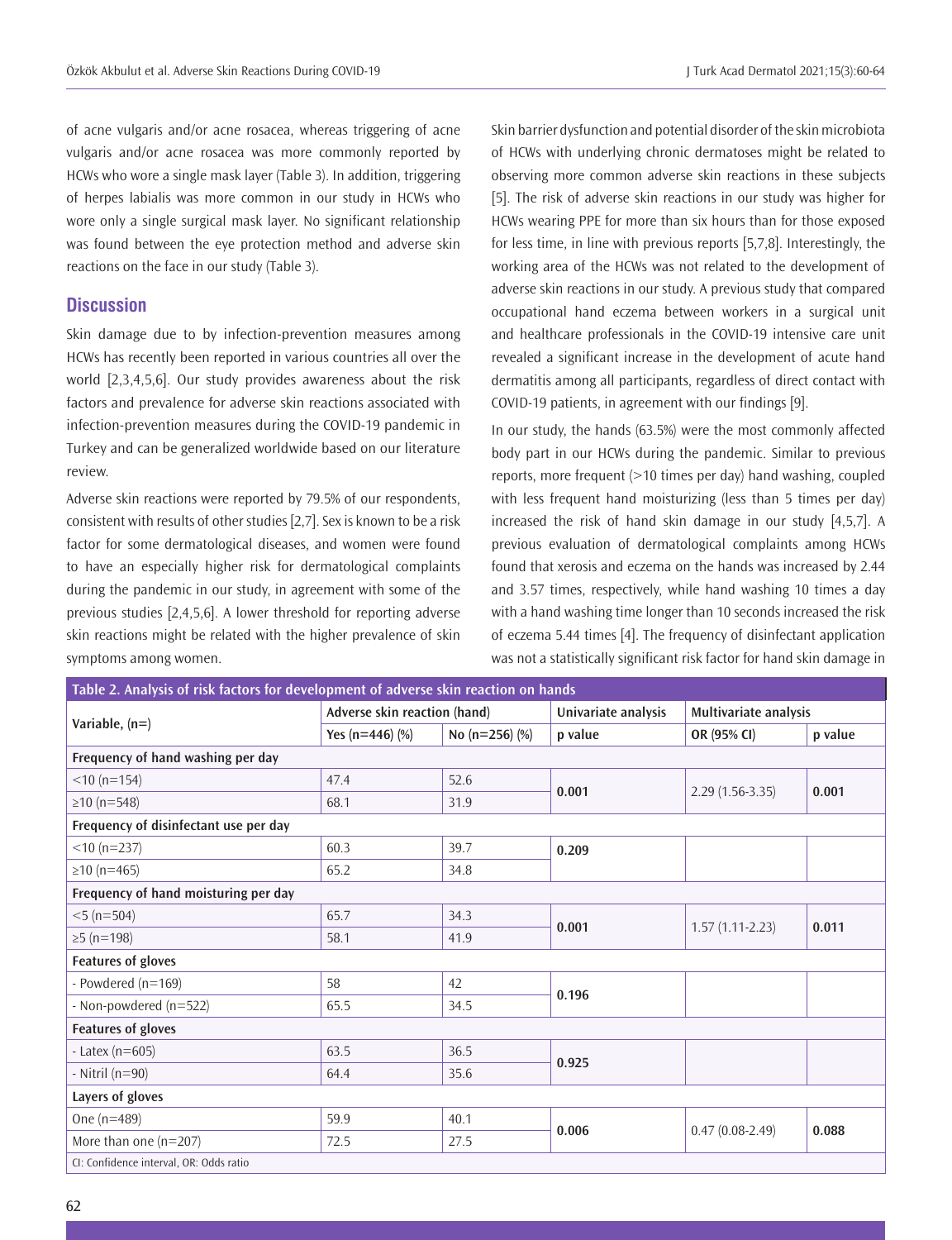our study. Interestingly, previous studies suggested the application of alcohol-based disinfectants instead of soaps for hand hygiene, due to the high antimicrobial effect and low risk of skin reactions, supporting our finding regarding disinfectants [1,10,11].

The long-term use of gloves has also been reported to increase the risk of xerosis and dermatitis on the hands [12]. However, another study also indicated a considerably increased risk even with shortterm glove use for 1 to 2 hours [4]. The virus that causes COVID-19 can exist for several hours on used PPE, so double gloving is recommended to reduce the risks of viral contamination during PPE removal [2,13]. However, wearing more than one layer of gloves increased the risk of hand skin damage in our study. Hypoallergenic gloves, such as nitrile and vinyl gloves, have been recommended for the prevention of hand dermatitis among HCWs, [11] but our findings did not show any statistically significant difference between latex and nitrile gloves.

Previously, various adverse skin reactions were reported in more than a third of HCWs who wore N95 masks [12]. In our study, 28.8% and 27.8% of our patients reported triggering and exacerbation of acne vulgaris and acne rosacea, respectively, due to masks, and the presence of pressure-induced skin changes on the face was noted in 54.3% of the HCWs. The N95 masks have been reported to cause more adverse skin reactions on the face than surgical masks due to higher air impermeability and more local pressure [14]. However, the findings of our study did not support this difference, as the occurrence of adverse skin reactions did not differ between N95 and surgical masks in our study. The exception was the triggering of herpes labialis, which was more common in HCWs who wore surgical masks.

Some studies evaluating skin reactions due to N95 and surgical mask wear among HCWs have indicated that N95 masks are associated with more reactions than other medical masks, in contrast with the results of our study [5,14]. Interestingly, another study evaluated several skin parameters, including skin hydration,

transepidermal water loss, erythema, pH, and sebum secretion, on areas covered by the N95 and medical masks versus uncovered skin. At 2 and 4 hours of wear, and at 0.5 and 1 hour after taking off the masks, no significant differences were found between the N95 and medical masks for any of the skin parameters [14]. These previous findings may explain why no significant differences were noted between N95 and surgical masks regarding pressure-induced skin changes or triggering and exacerbation of acne vulgaris and/ or acne rosacea in our study. A previous self-questionnaire study evaluating face mask-induced itch among members of the general public also showed no significant difference between in wearers using a surgical mask, cloth mask, or N95 mask, in agreement with our study [15]. In some previous studies, HCWs who wore surgical masks, paper masks, and cloth masks did not report any adverse skin reactions [6,12].

A fivefold increase in acne complaints was previously reported for the use of any mask type [4]. The flare-up of acne caused by long-time mask-wearing during the COVID-19 pandemic has been reported among the general population and was associated primarily with medical masks [16]. Friction or bursting of comedones, occlusion of pilosebaceous ducts, and formation of a wet environment conducive to bacterial proliferation may be responsible for the acne complaints related to mask use [11]. Another study evaluating the PPE induced facial dermatoses in HCWs found that goggles were the most common equipment among all PPE to cause any of the dermatoses, with N95 masks and face shields being the next major causes [17]. Conversely, in our study, no significant relationship was noted between eye protection methods and adverse skin reactions on the face.

#### **Study Limitations**

Our study has some limitations. In our study, there may be an answer bias depending on the answers given by the healthcare professionals themselves. This is a self-administered questionnaire

| Table 3. Analysis of risk factors for development of adverse skin reaction on face |                                            |                                                                |                                                                         |                                                     |  |  |  |  |
|------------------------------------------------------------------------------------|--------------------------------------------|----------------------------------------------------------------|-------------------------------------------------------------------------|-----------------------------------------------------|--|--|--|--|
| <b>Variables</b>                                                                   | Pressure-induced skin<br>changes $(n=381)$ | Triggering of acne vulgaris<br>and/or acne rosacea ( $n=202$ ) | <b>Exacerbation of acne vulgaris</b><br>and/or acne rosacea ( $n=195$ ) | <b>Triggering of herpes</b><br>labialis ( $n=160$ ) |  |  |  |  |
| Layers of mask<br>$-$ One (n=489)                                                  | $p=0.046$<br>200/489 (40.9%)               | $p=0.012$<br>98/489 (20%)                                      | $p=0.025$<br>96/489 (19.6%)                                             | $p=0.122$<br>98/489 (20%)                           |  |  |  |  |
| - More than one $(n=207)$                                                          | 181/207 (87.4%)                            | 10/207 (4.8%)                                                  | 99/207 (47.8%)                                                          | 62/207 (30%)                                        |  |  |  |  |
| <b>Features of mask</b><br>$-$ N95 (n=109)<br>- Surgical (n=346)                   | $p=0.458$<br>58 (53.2%)<br>170 (49.1%)     | $p=0.260$<br>31 (28.4%)<br>80 (23.1%)                          | $p=0.427$<br>30 (27.5%)<br>83 (24%)                                     | $p=0.024$<br>15 (13.8%)<br>83 (24%)                 |  |  |  |  |
| Eve protection<br>- None $(n=191)$                                                 | $p=0.133$<br>96 (50.3%)                    | $p=0.181$<br>55 (28.8%)                                        | $p=0.387$<br>48 (25.1%)                                                 | $p=0.106$<br>48 (25.1%)                             |  |  |  |  |
| - Goggles $(n=151)$                                                                | 83 (55%)                                   | 35 (23.2%)                                                     | 37 (24.5%)                                                              | 32 (21.2%)                                          |  |  |  |  |
| - Face shields (n=207)                                                             | 107 (51.7%)                                | 59 (28.5%)                                                     | 65 (31.4%)                                                              | 37 (17.9%)                                          |  |  |  |  |
| $-$ Both (n=153)                                                                   | 95 (62.1%)                                 | 53 (34.6%)                                                     | 45 (29.4%)                                                              | 43 (28.1%)                                          |  |  |  |  |